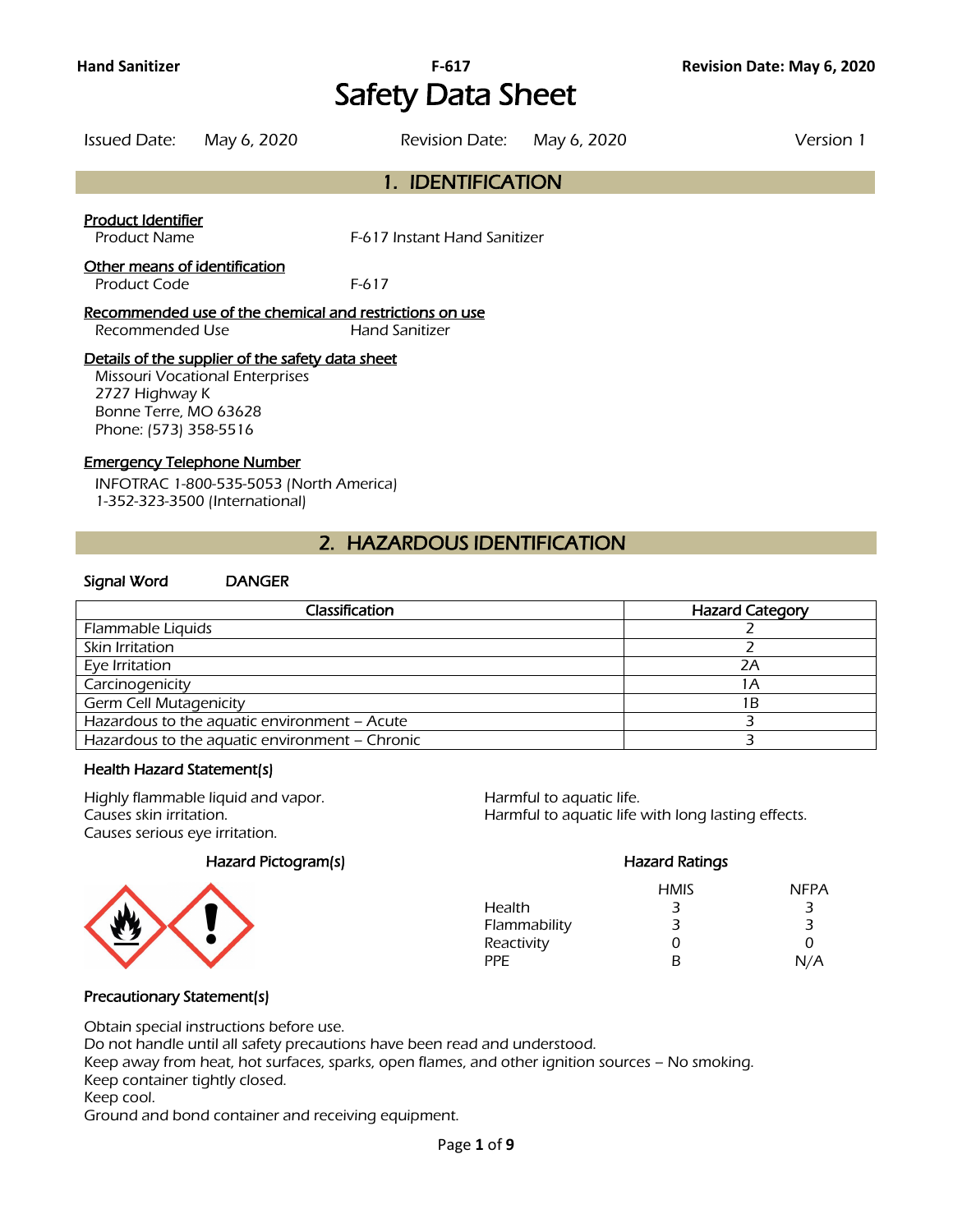Use explosion-proof electrical and ventilating equipment.

Use only non-sparking tools.

Take precautionary measures against static discharge.

Avoid breathing mist or vapors.

Wash thoroughly after handling.

Avoid release to the environment.

Wear protective gloves and eye/face protection.

Use personal protective equipment as required.

IF ON SKIN (or hair): Wash with plenty of soap and water. Take off contaminated clothing and wash before reuse. If skin irritation occurs: Get medical advice/attention.

IF IN EYES: Rinse cautiously with water for several minutes. Remove contact lenses, if present and easy to do. Continue rinsing.

If eye irritation persists: get medical advice/attention.

Specific treatment, see supplemental first aid information.

If exposed or concerned: Get medical advice/attention.

IF INHALED: Remove person to fresh air and keep comfortable for breathing.

Call a POISON CENTER or doctor/physician if you feel unwell.

In case of fire: Use appropriate media, Carbon Dioxide, "alcohol-type foam", or dry chemical for extinction.

Store in a well-ventilated place. Keep cool.

Keep container tightly closed.

Store locked up.

Dispose of contents and/or container in accordance with local, regional, national, and/or international regulations.

### Other Hazards

Other hazards which do not result in classification: Ingestion may cause gastrointestinal irritation, nausea, vomiting, and diarrhea.

# 3. COMPOSITION/INFORMATION ON INGREDIENT

| <b>Chemical Name/Pure Substance</b> | CAS#          | Weight-%    |
|-------------------------------------|---------------|-------------|
| Ethanol                             | 64-17-5       | 70-85       |
| Glycerin                            | $56 - 81 - 5$ | 1-5         |
| Hydrogen Peroxide                   | 7722-84-1     | $0.1 - 1.0$ |
| Denatonium Benzoate                 | 3734-33-6     |             |
|                                     |               |             |

\*\*If Chemical Name/CAS No is "proprietary" and/or Weight-% is listed as a range, the specific chemical identity and/or percentage of composition has been withheld as a trade secret.

### 4. FIRST-AID MEASURES

| General Advice      | If you feel unwell, seek medical advice (show label where possible).                                                                                    |
|---------------------|---------------------------------------------------------------------------------------------------------------------------------------------------------|
| <b>Eye Contact</b>  | Immediately flush eyes with water for at least 15 minutes. Obtain medical attention if<br>irritation persists.                                          |
| <b>Skin Contact</b> | None required under normal conditions. If skin irritation or rash occurs: Get medical<br>advice/attention.                                              |
| Inhalation          | None required under normal conditions.                                                                                                                  |
| Ingestion           | None required when used as intended. In the case of accident or if you feel unwell, seek<br>medical advice immediately (show the label where possible). |

#### Most important symptoms and effects

Causes serious eye irritation. Symptoms may include redness, pain, tearing, and conjunctivitis. Direct skin contact may cause slight or mild, transient irritation. Inhalation of high concentrations may cause fatigue, difficulty breathing, headache, giddiness, mental confusion, and nausea. Ingestion may cause gastrointestinal irritation, nausea, vomiting, and diarrhea. Unconsciousness. Corneal damage. Narcosis. Cyanosis (blue tissue condition,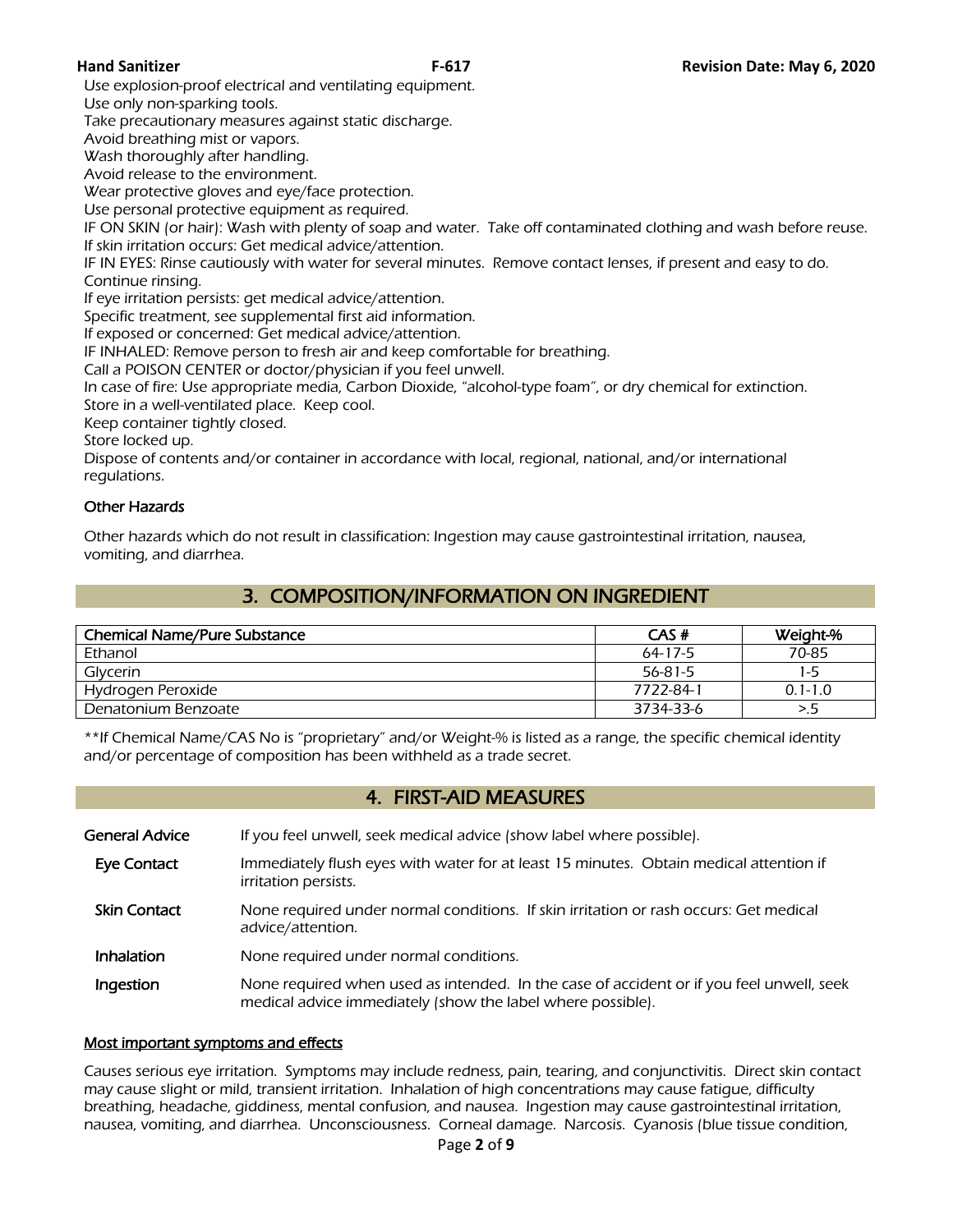nails, lips, and/or skin). Decrease in motor functions. Behavioral changes. Edema. Liver enlargement. Jaundice. Conjunctivitis. Proteinuria. Defatting of the skin. Rash.

#### Indication of any immediate medical attention and special treatment needed

Treat symptomatically. In case of shortness of breath, give oxygen. Keep victim warm. Keep victim under observation. Symptoms may be delayed. This product is a CNS depressant.

### 5. FIRE-FIGHTING MEASURES

#### Extinguishing Media

Suitable Extinguishing Media: Alcohol – resistant foam. Use water fog or fine spray, foams, carbon dioxide, or dry chemical. Do not use a solid water stream as it may scatter and spread fire.

Unsuitable Extinguishing Media: Do not use a solid water stream as it may scatter and spread fire.

#### Specific Hazards Arising from the Chemical

Highly flammable: Will be easily ignited by heat, sparks, or flames. Alcohol flames may be difficult to see because they are virtually colorless. Vaporizes easily at normal temperatures. Vapors may form explosive mixtures with air. Vapors may travel to source of ignition and flash back. Most vapors are heavier than air. They will spread along the ground and collect in low or confined areas (sewers, basements, tanks). Vapor explosion hazard indoors, outdoors, or in sewers. Runoff to sewer may create fire or explosion hazard. Containers may explode when heated.

#### Flammability classification (OSHA 29 CFR 1910.106)

Flammable liquids – Category 2

#### Hazardous combustion products

Carbon monoxide, carbon dioxide, toxic vapors, gases, or particulates.

#### Protective equipment and precautions for firefighters

Protective equipment for fire-fighters: Wear full protective clothing, including helmet, self-contained positive pressure or pressure demand breathing apparatus, protective clothing and face mask. Withdraw immediately in case of rising sound from venting safety devices or any discoloration of tanks due to fire. Fight fire from maximum distance or use unmanned hose holders or monitor nozzles. Move containers from fire area if you can do it without risk. In the event of fire, cool tanks with water spray. Cool containers exposed to flames with water until well after the fire is out. For massive fire, use unmanned hose holders or monitor nozzles; if this is impossible, withdraw from area and let fire burn. Vapors may form explosive air mixtures even at room temperature. Prevent buildup of vapors or gases to explosive concentrations. Some of these materials, if spilled, may evaporate leaving a flammable residue. Water runoff can cause environmental damage. Use compatible foam to minimize vapor generation as needed.

Special fire-fighting procedures: Move containers from fire area if safe to do so. Water spray may be useful in cooling equipment exposed to heat and flame.

### 6. ACCIDENTAL RELEASE MEASURES

#### Personal precautions, protective equipment and emergency procedures

| Personal precautions                              | Do not touch damaged containers or spilled material unless wearing<br>appropriate protective clothing. Ventilate enclosed areas. Stay upwind.                                                                                      |  |
|---------------------------------------------------|------------------------------------------------------------------------------------------------------------------------------------------------------------------------------------------------------------------------------------|--|
| <b>Environmental precautions</b>                  | Avoid release to the environment. Prevent entry into waterways or sewers.                                                                                                                                                          |  |
| Methods and material for containment and clean up |                                                                                                                                                                                                                                    |  |
| <b>Methods for Containment</b>                    | Wipe up with absorbent material (e.g. cloth, fleece).                                                                                                                                                                              |  |
| Special spill response procedures                 | ELIMINATE all ignition sources (no smoking, flares, sparks, or flames in<br>immediate area) As an immediate precautionary measure, isolate spill or<br>leak area for at least 150 feet in all directions. Stay upwind. Keep out of |  |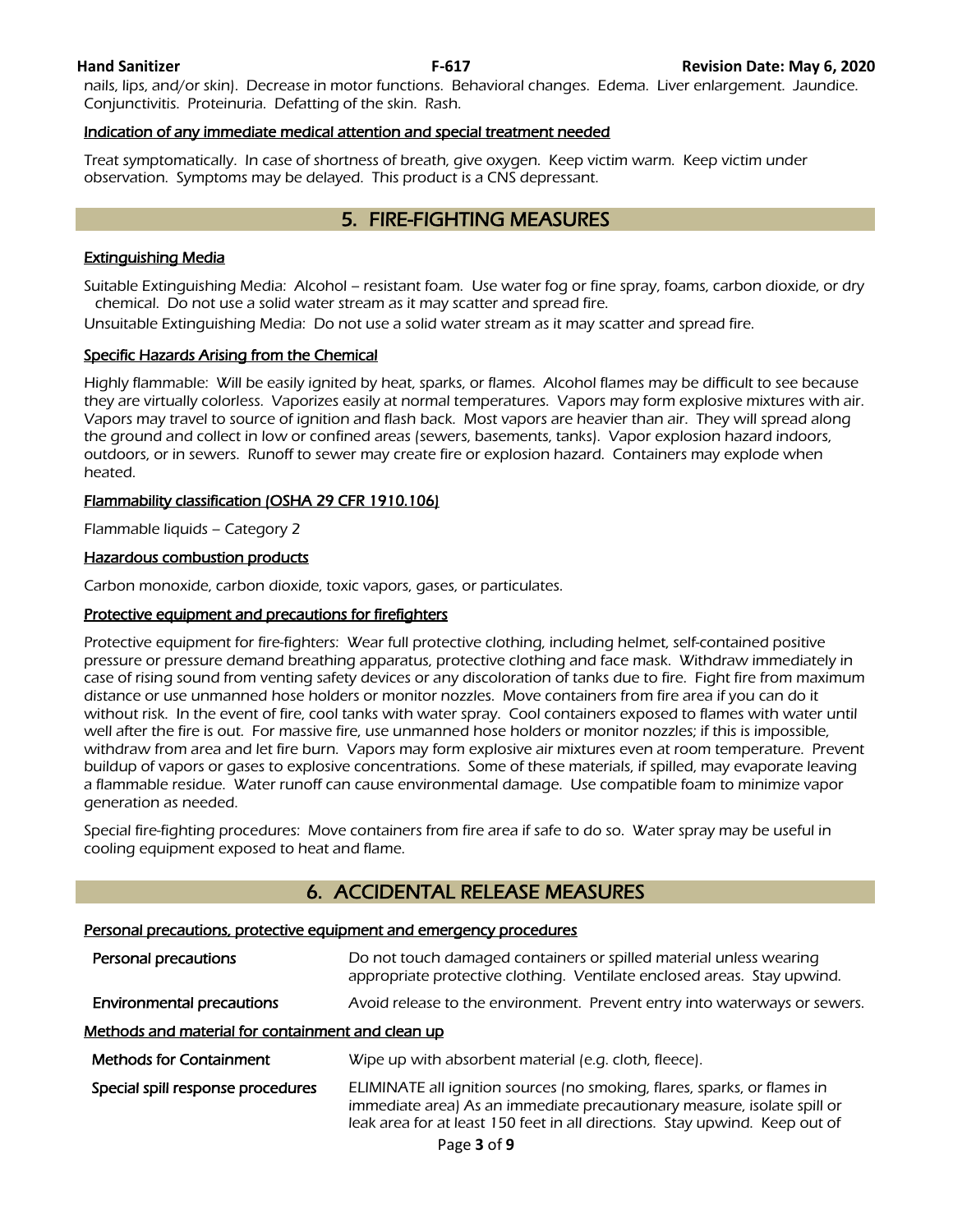low areas.

## 7. HANDLING AND STORAGE

#### Precautions for safe handling

Keep away from heat, hot surfaces, sparks, open flames and other ignition sources – No smoking. Do not ingest or swallow. Observe good industrial hygiene practices.

#### Conditions for safe storage, including any incompatibilities

Storage Conditions Store in a cool, dry, well-ventilated area. Store away from incompatible materials.<br>Incompatible Materials Strong oxidizing agents, strong acids, alkali metals, aluminum. Strong oxidizing agents, strong acids, alkali metals, aluminum.

# 8. EXPOSURE CONTROLS/PERSONAL PROTECTION

| <b>Chemical Name</b> | <b>ACGIHTLV</b> | <b>OSHA PEL</b>                                      |
|----------------------|-----------------|------------------------------------------------------|
| Ethanol              | Not established | 1000 ppm TWA                                         |
|                      |                 | 1900 mg/m <sup>3</sup> TWA                           |
| Denatonium Benzoate  | Not established | N/A                                                  |
|                      | N/A TWA         | 15 mg/m <sup>3</sup> (mist total particulate) PEL    |
| Glycerin             | N/A STEL        | 5 mg/m <sup>3</sup> ) mist, respirable fraction) PEL |
|                      |                 | 1 ppm PEL                                            |
| Hydrogen Peroxide    | 1 ppm TWA       | 1.4 mg/m <sup>3</sup> PEL                            |
|                      |                 |                                                      |

#### Exposure controls

| Ventilation and engineering<br>measures                               | None required under normal conditions. |  |
|-----------------------------------------------------------------------|----------------------------------------|--|
| Individual protection measures, such as personal protective equipment |                                        |  |
| Eye/Face Protection                                                   | None required when used as intended.   |  |
| Skin and Body Protection                                              | None required when used as indicated.  |  |

Respiratory Protection **None required when used as indicated.** 

General Hygiene Considerations Observe good industrial hygiene practices.

### 9. PHYSICAL AND CHEMICAL PROPERTIES

#### **Appearance**

| <b>Physical State</b><br>Color                                                                                                                                                                                                                                                               | Liquid<br>Clear colorless                                                                                                        | Odor<br><b>Odor Threshold</b> | Alcohol<br>3-60 ppm |
|----------------------------------------------------------------------------------------------------------------------------------------------------------------------------------------------------------------------------------------------------------------------------------------------|----------------------------------------------------------------------------------------------------------------------------------|-------------------------------|---------------------|
| <b>Property</b>                                                                                                                                                                                                                                                                              | <b>Values</b>                                                                                                                    | Remarks - Method              |                     |
| рH<br>Melting Point/Freezing Point<br>Boiling Point/Boiling Range<br><b>Flash Point</b><br><b>Evaporation Rate</b><br>Flammability (Solid, Gas)<br><b>Upper Flammability Limits</b><br><b>Lower Flammability Limits</b><br>Vapor Pressure<br><b>Vapor Density</b><br><b>Specific Gravity</b> | $7.5 - 9.5$<br>$-89$ °C (-128.2 °F)<br>82.5 °C (180.5 °F)<br>13 °C (55.4 °F)<br>N/A<br>N/A<br>12%<br>2.5%<br>24.7<br>N/A<br>0.79 | Closed cup                    |                     |
| <b>Water Solubility</b>                                                                                                                                                                                                                                                                      | Complete                                                                                                                         |                               |                     |
| Solubility in other solvents                                                                                                                                                                                                                                                                 | Soluble in most organic solvents (e.g. ethanol, acetone, diethyl ether,<br>chloroform)                                           |                               |                     |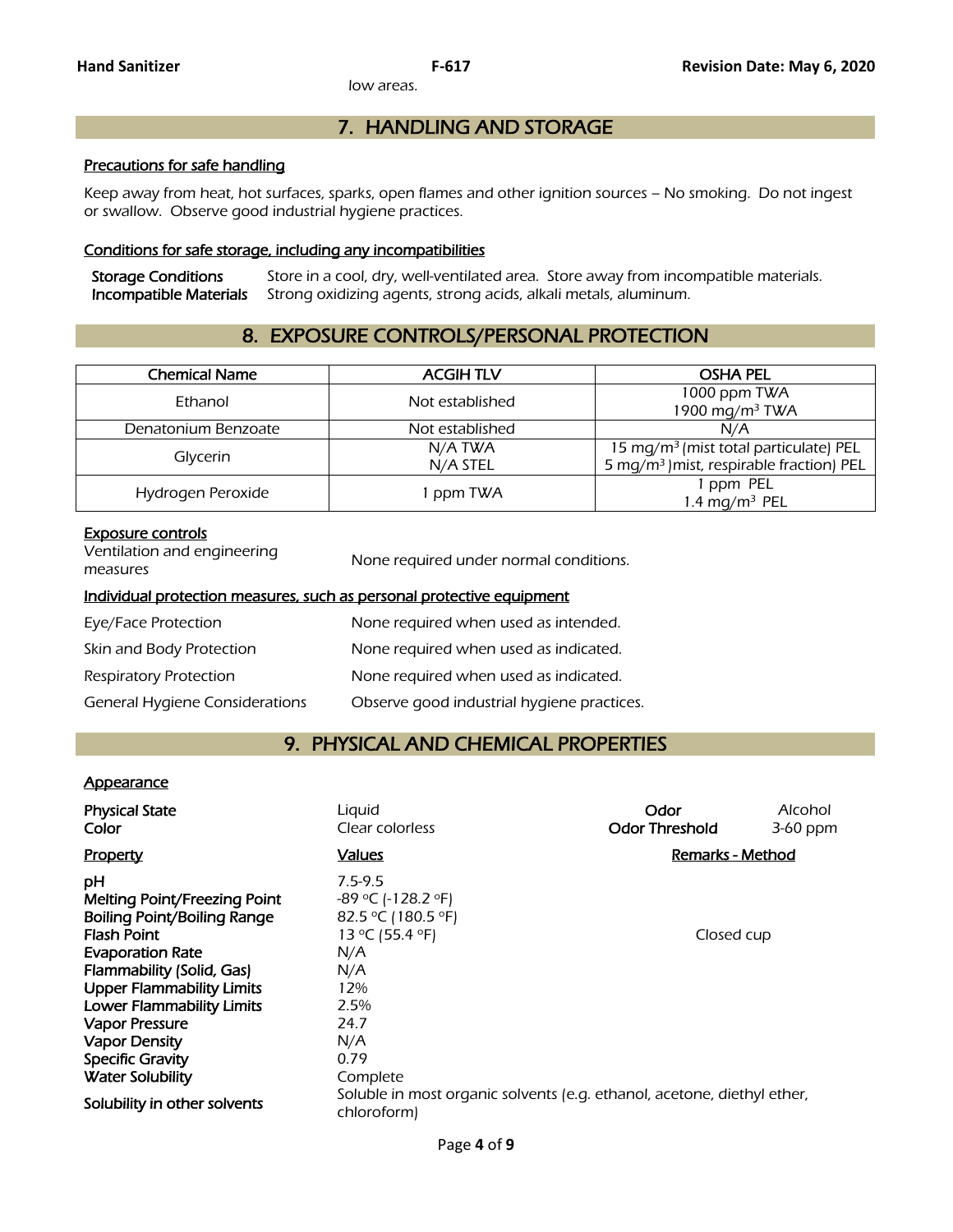| <b>Hand Sanitizer</b>                        | F-61                       |
|----------------------------------------------|----------------------------|
| <b>Partition Coefficient</b>                 | 0.05                       |
| <b>Auto-ignition Temperature</b>             | 399 °C (750.2 °F)          |
| <b>Decomposition Temperature</b>             | Not applicable             |
| <b>Viscosity</b>                             | 2.1 mPa.s @ $25^{\circ}$ C |
| Volatiles (% by weight)                      | N/A                        |
| <b>Volatile organic Compounds</b><br>(VOC's) | N/A                        |
| Absolute pressure of container               | N/A                        |
| Flame projection length                      | N/A                        |
| Other physical/chemical<br>comments          | None known                 |

# 10. STABILITY AND REACTIVITY

| Reactivity                                        | Not normally reactive.                                                                                                                    |
|---------------------------------------------------|-------------------------------------------------------------------------------------------------------------------------------------------|
| <b>Chemical Stability</b>                         | Stable under recommended storage and handling conditions prescribed.                                                                      |
| <b>Conditions to Avoid</b>                        | Keep away from excessive heat, open flames, sparks, and other possible<br>sources of ignition. Avoid contact with incompatible materials. |
| Incompatible materials                            | Alkali metals, acids, aluminum, strong oxidizers.                                                                                         |
| <b>Hazardous Decomposition</b><br><b>Products</b> | None known, refer to hazardous combustion products in Section 5.                                                                          |
| <b>Possibility of Hazardous Reactions</b>         | Will not occur.                                                                                                                           |

# 11. TOXICOLOGICAL INFORMATION

# Information on likely routes of exposures

| Routes of entry inhalation         | Yes |
|------------------------------------|-----|
| Routes of entry skin & eye         | Yes |
| Routes of entry ingestion          | Yes |
| Routes of exposure skin absorption | Nο  |
|                                    |     |

### Potential Health Effects

### Signs and symptoms of short-term (acute) exposure

| Sign symptoms inhalation                          | May cause drowsiness or dizziness. Symptoms may include pain, headache,<br>nausea, vomiting, dizziness, drowsiness, and other central nervous system effects. |
|---------------------------------------------------|---------------------------------------------------------------------------------------------------------------------------------------------------------------|
| Sign and symptoms<br>ingestion                    | Ingestion may cause gastrointestinal irritation, nausea, vomiting, and diarrhea.                                                                              |
| Sign and symptom skin                             | None expected, when used as intended. Repeated exposure may cause skin<br>dryness or cracking.                                                                |
| Sign and symptom eyes                             | Causes serious eye irritation. Symptoms may include redness, pain, tearing, and<br>conjunctivitis.                                                            |
| <b>Potential Chronic Health</b><br><b>Effects</b> | Prolonged or repeated skin contact may cause drying and irritation.                                                                                           |
| Mutagenicity                                      | Not expected to be mutagenic in humans.                                                                                                                       |
| Carcinogenicity                                   | No components are listed as carcinogens by ACGIH, IARC, OSHA, or NTP.                                                                                         |
| Reproductive effects &<br><b>Teratogenicity</b>   | Not expected to have other reproductive effects.                                                                                                              |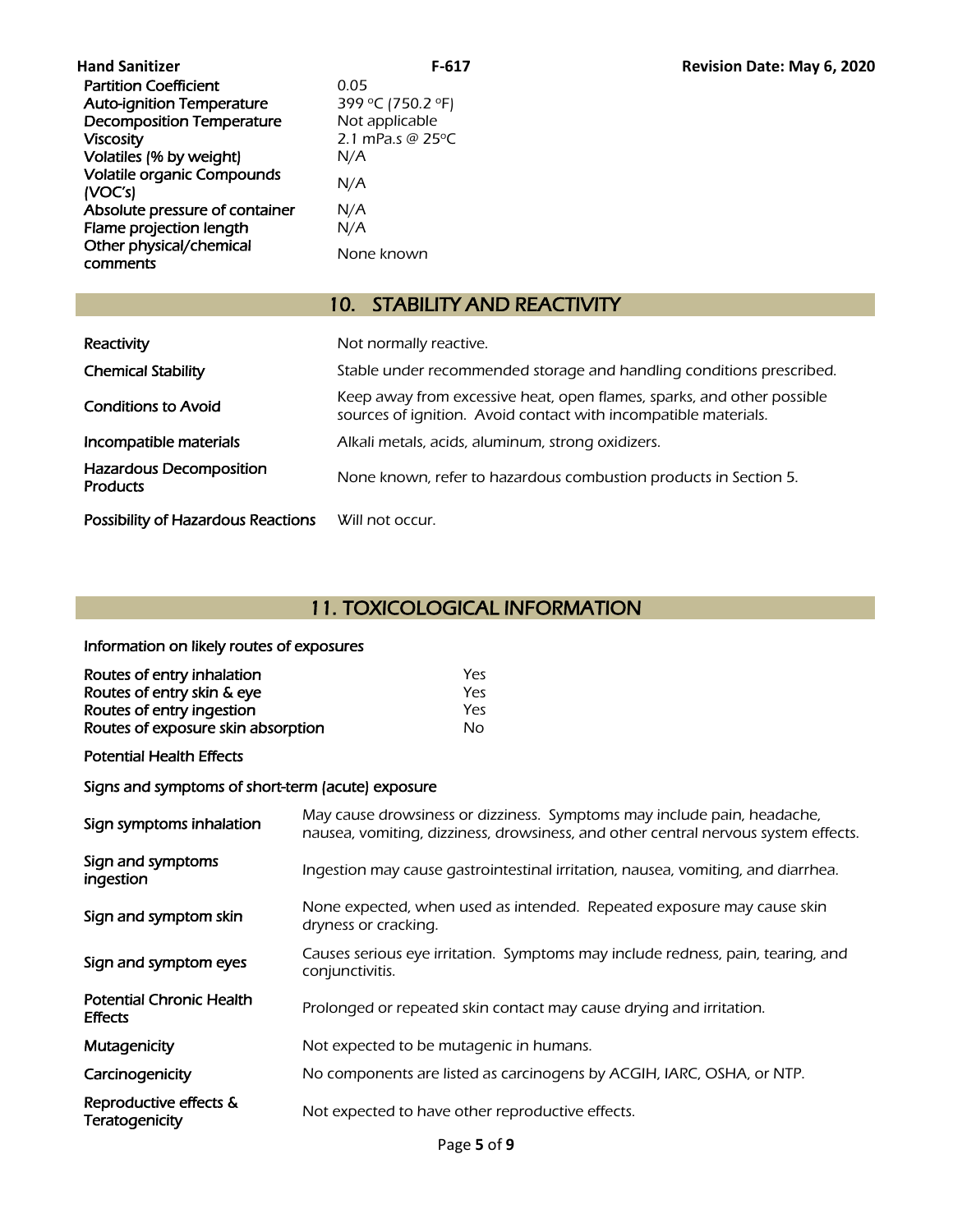| <b>Hand Sanitizer</b>                                   | $F-617$                                                                                                                                                                                                   | Revision Date: May 6, 2020 |
|---------------------------------------------------------|-----------------------------------------------------------------------------------------------------------------------------------------------------------------------------------------------------------|----------------------------|
| Sensitization to material                               | Not expected to be a skin or respiratory sensitizer.                                                                                                                                                      |                            |
|                                                         | This material is classified as hazardous under U.S. OSHA regulations (29CFR)<br>1910.1200) (Hazcom 2012) and Canadian WHMIS regulations (Hazardous<br>Products Regulations) (WHMIS 2015). Classification: |                            |
| Specific target organ effects                           | Specific target organ toxicity, single exposure - Category 3 (narcotic effects)                                                                                                                           |                            |
|                                                         | May cause drowsiness or dizziness.<br>Not classified as a specific target organ toxicity – repeated exposure.                                                                                             |                            |
| <b>Medical conditions</b><br>aggravated by overexposure | Pre-existing skin, eye, and respiratory disorders.                                                                                                                                                        |                            |
| Synergistic materials                                   | None known.                                                                                                                                                                                               |                            |
| <b>Toxicological data</b>                               | There is no available data for the product itself, only for the ingredients. See<br>below for individual ingredient acute toxicity data.                                                                  |                            |
|                                                         |                                                                                                                                                                                                           |                            |

| <b>Chemical Name</b> | LC50 (4hr)                       | LD50         |                |  |
|----------------------|----------------------------------|--------------|----------------|--|
|                      | inh.rat                          | Oral, rat    | Rabbit, dermal |  |
| Ethanol              | 5900 mg/m <sup>3</sup> /6H       | N/A          | 6300 mg/kg     |  |
| Denatonium Benzoate  | N/A                              | N/A          | N/A            |  |
| Glycerin             | >2.75 mg/L (mist) (No mortality) | 27,200 mg/kg | >18,700 mg/kg  |  |
| Hydrogen Peroxide    | $0.17$ mg/L 4h (no deaths)       | 1193 $mg/kg$ | >2000 mg/kg    |  |

# 12. ECOLOGICAL INFORMATION

### **Ecotoxicity**

Not expected to be harmful to aquatic organisms. However, this does not exclude the possibility that large or frequent spills can have a harmful or damaging effect on the environment. See the following tables for individual ingredient ecotoxicity data.

|                   | <b>CAS No</b> | <b>Toxicity to Fish</b>               |               |             |  |  |  |
|-------------------|---------------|---------------------------------------|---------------|-------------|--|--|--|
| Ingredients       |               | LC50/96h                              | NOEC / 21 day | M Factor    |  |  |  |
| Ethanol           | $64 - 17 - 5$ | N/A                                   | N/A           | None        |  |  |  |
| Glycerin          | $56 - 81 - 5$ | 51,000-57,000 mg/L<br>(Rainbow trout) | N/A           | <b>None</b> |  |  |  |
| Hydrogen Peroxide | 7722-84-1     | 16.4 mg/L (Fathead<br>minnowl         | N/A           | <b>None</b> |  |  |  |

|                   | CAS No        | <b>Toxicity to Daphnia</b>        |               |          |  |  |
|-------------------|---------------|-----------------------------------|---------------|----------|--|--|
| Ingredients       |               | LC50/96h                          | NOEC / 21 day | M Factor |  |  |
| Ethanol           | $64 - 17 - 5$ | N/A                               | N/A           | None     |  |  |
| Glycerin          | $56 - 81 - 5$ | 1851-2068 mg/L<br>(Daphnia magna) | N/A           | None     |  |  |
| Hydrogen Peroxide | 7722-84-1     | 2.4 mg/L Water Flea               | N/A           | None     |  |  |

|                   | CAS No        | <b>Toxicity to Algae</b>                 |                  |             |  |  |
|-------------------|---------------|------------------------------------------|------------------|-------------|--|--|
| Ingredients       |               | LC50 / 96h                               | NOEC / 21 day    | M Factor    |  |  |
| Ethanol           | $64 - 17 - 5$ | N/A                                      | N/A              | <b>None</b> |  |  |
| Glycerin          | $56 - 81 - 5$ | 77,712 mg/L/96hr<br>(Green algae) (OSAR) | N/A              | <b>None</b> |  |  |
| Hydrogen Peroxide | 7722-84-1     | N/A                                      | 0.63 mg/L (Green | None        |  |  |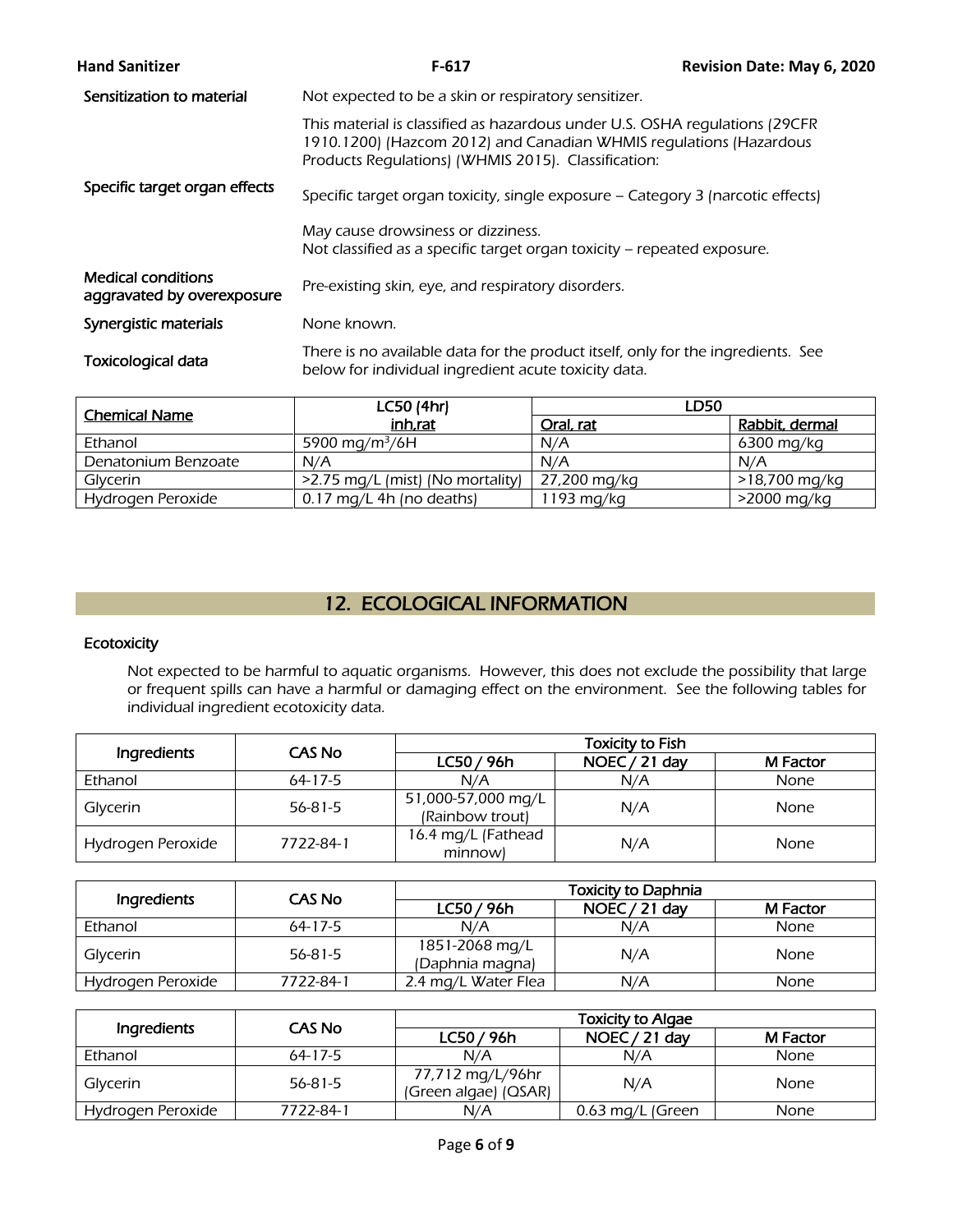| <b>Hand Sanitizer</b>             | $F-617$                                                                                               |                               | Revision Date: May 6, 2020 |
|-----------------------------------|-------------------------------------------------------------------------------------------------------|-------------------------------|----------------------------|
|                                   |                                                                                                       | algae)                        |                            |
| Persistence and degradability     | Readily biodegradable                                                                                 |                               |                            |
| <b>Bioaccumulation potential</b>  | Does not significantly accumulate in organisms. See the following<br>data for ingredient information. |                               |                            |
| Components                        | Partition coefficient n-octanol/water<br>(log Kow)                                                    | Bioconcentration factor (BCF) |                            |
| Isopropanol (CAS 67-63-0)         | 0.05                                                                                                  |                               | 1.0                        |
| Hydrogen Peroxide (CAS 7722-84-1) | 1.50                                                                                                  |                               | No bioaccumulation         |
| Glycerin (CAS 56-81-5)            | $-1.76$                                                                                               |                               | 3.162                      |

Mobility in soil Mobility in soil and the product itself.

Other Adverse Environmental effects No data is available on the product itself.

# 13. DISPOSAL CONSIDERATIONS

| <b>Handling for Disposal</b> | See Section 7 (Handling and Storage) for further details. Empty containers<br>retain residue (liquid and/or vapor) and can be dangerous. Do not cut,<br>weld, drill, or gring on or near this container.                                                                              |
|------------------------------|---------------------------------------------------------------------------------------------------------------------------------------------------------------------------------------------------------------------------------------------------------------------------------------|
| <b>Methods for Disposal</b>  | Dispose in accordance with all applicable federal, state, provincial, and local<br>regulations.                                                                                                                                                                                       |
| <b>RCRA</b>                  | If this product, as supplied, becomes a waste in the United States, it may<br>meet the criteria of a hazardous waste as defined under RCRA, Title 40 CFR<br>261. It is the responsibility of the waste generator to determine the proper<br>waste identification and disposal method. |

# 14. TRANSPORT INFORMATION

| Regulatory<br><b>Information</b>                     | <b>UN Number</b>                          | UN proper shipping name                                                                                                                 | Transport<br>hazard<br>class(es) | Packing<br>Group | Label        |  |  |
|------------------------------------------------------|-------------------------------------------|-----------------------------------------------------------------------------------------------------------------------------------------|----------------------------------|------------------|--------------|--|--|
| <b>TDG</b>                                           | <b>UN 1987</b>                            | Alcohols, N.O.S.                                                                                                                        | 3                                | Ш                | Flammable, 3 |  |  |
| <b>TDG Additional</b><br><b>Information</b>          |                                           | May be shipped as LIMITED QUANTITY when transported in quantities no larger than 1 Litre,<br>in packages no exceeding 30 kg gross mass. |                                  |                  |              |  |  |
| 49 CFR/DOT                                           | <b>UN 1987</b>                            | Alcohols, n.o.s. (Ethanol)                                                                                                              | 3                                | Ш                | Flammable, 3 |  |  |
| 49 CFR/DOT<br>Additional<br><b>Information</b>       |                                           | For limited quantity and other exemptions see section 173-150                                                                           |                                  |                  |              |  |  |
| <b>ICAO/IATA</b>                                     | <b>UN 1987</b>                            | Alcohol N.O.S.                                                                                                                          | 3                                | Ш                | Flammable, 3 |  |  |
| <b>ICAO/IATA</b><br>Additional<br><b>Information</b> | Refer to IATA/ICAO packaging instruction. |                                                                                                                                         |                                  |                  |              |  |  |
| <b>IMDG</b>                                          | N/A                                       | N/A                                                                                                                                     | N/A                              | N/A              | N/A          |  |  |
| <b>IMDG Additional</b><br><b>Information</b>         |                                           | Refer to the IMDG regulations for more information                                                                                      |                                  |                  |              |  |  |

Special Keep away from heat, sparks, and open flame - No smoking.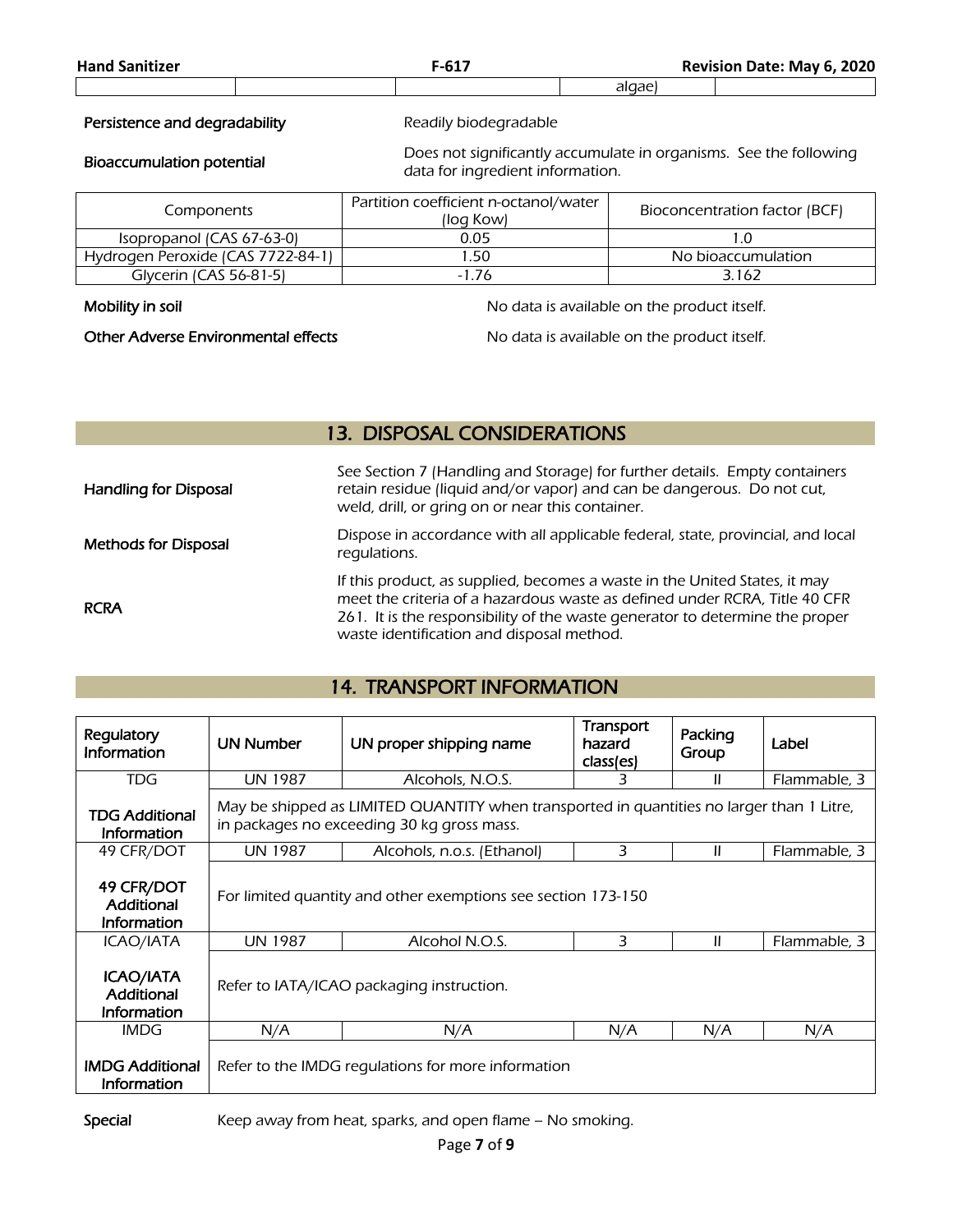Environmental hazards Potential marine pollutant.

Transport in bulk according to Annex II **MARPOL 73/78 and the IBC Code** Not available.

# 15. REGULATORY INFORMATION

### U.S. Federal Information

Components listed below are present on the following U.S. Federal chemical lists:

|                        |               |                          | <b>CERCLA</b>                                   | SARA TITLE III:<br>Sec. 302.                                            |                          | SARA TITLE III: Sec. 313, 40 CFR<br>372 Specific Toxic Chemical |
|------------------------|---------------|--------------------------|-------------------------------------------------|-------------------------------------------------------------------------|--------------------------|-----------------------------------------------------------------|
| Ingredients            | CAS#          | <b>TSCA</b><br>Inventory | Reportable<br>Quantity (RQ) (40<br>CFR 117.302) | <b>Extremely</b><br><b>Hazardous</b><br>Substance, 40<br><b>CFR 355</b> | <b>Toxic</b><br>Chemical | De minimus<br>Concentration                                     |
| Ethanol                | $64 - 17 - 5$ | Yes                      | <b>None</b>                                     | None                                                                    | N/A                      | N/A                                                             |
| Denatonium<br>Benzoate | 3437-33-6     | Yes                      | <b>None</b>                                     | None                                                                    | N/A                      | N/A                                                             |
| Glycerin               | $56 - 81 - 5$ | Yes                      | <b>None</b>                                     | None                                                                    | No.                      | N/Ap                                                            |
| Hydrogen<br>Peroxide   | 7722-84-1     | Yes                      | N/Ap                                            | 1000 lb TPQ<br>(Conentration<br>>52%                                    | No                       | N/Ap                                                            |

SARA TITLE III: Sec. 311 and 312, SDS Requirements, 40 CFR 370 Hazard Classes: Flammable, Eye Irritation, Specific target organ toxicity, single exposure.

Under SARA Sections 311 and 312, the EPA has estabilished threshold quantities for the reporting of hazardous chemicals. The current thresholds are 500 pounds or the threshold planning quantity (TPQ), whichever is lower, for extremely hazardous substances and 10,000 pounds for all other hazardous chemicals.

#### US State Right to Know Laws:

The following chemicals are specifically listed by individual States:

| Ingredients          | CAS#          | California Proposition 65 |                          | State "Right to Know" Lists |     |           |     |           |     |
|----------------------|---------------|---------------------------|--------------------------|-----------------------------|-----|-----------|-----|-----------|-----|
|                      |               | Listed                    | <b>Type of Toxicitiy</b> | CA                          | МA  | <b>MN</b> | NJ  | <b>PA</b> | RI  |
| Ethanol              | $64 - 17 - 5$ | N/A                       | N/Ap                     | N/A                         | Yes | N/A       | Yes | Yes       | N/A |
| Denatonium           | 3437-33-6     | N/A                       | N/A                      | N/A                         | Yes | N/A       | Yes | No        | N/A |
| Benzoate             |               |                           |                          |                             |     |           |     |           |     |
| Glycerin             | $56 - 81 - 5$ | No                        | N/Ap                     | No                          | Yes | Yes       | No  | Yes       | Yes |
| Hydrogen<br>Peroxide | 7722-84-1     | No                        | N/Ap                     | Yes                         | Yes | Yes       | Yes | Yes       | Yes |

### Canadian Information:

WHMIS Classificaiton: Refer to Section 2 for a WHMIS Classification for this product. All ingredients are present on the DSL.

### International Information:

Components listed below are present on the following International Inventory List:

| Ingredients | CAS #         | European<br><b>EINECS</b> | Australia<br>AICS | <b>Phillippines</b><br><b>PICCS</b> | Japan<br><b>ENCS</b>    | Korea<br><b>KECI/KECL</b> | China<br><b>IECSC</b> | New Zealand<br>IOC         |
|-------------|---------------|---------------------------|-------------------|-------------------------------------|-------------------------|---------------------------|-----------------------|----------------------------|
| Glycerin    | $56 - 81 - 5$ | 200-289-5                 | Present           | Present                             | $(7)-338;$<br>$(2)-242$ | KE-29297                  | Present               | May be used<br>as a single |